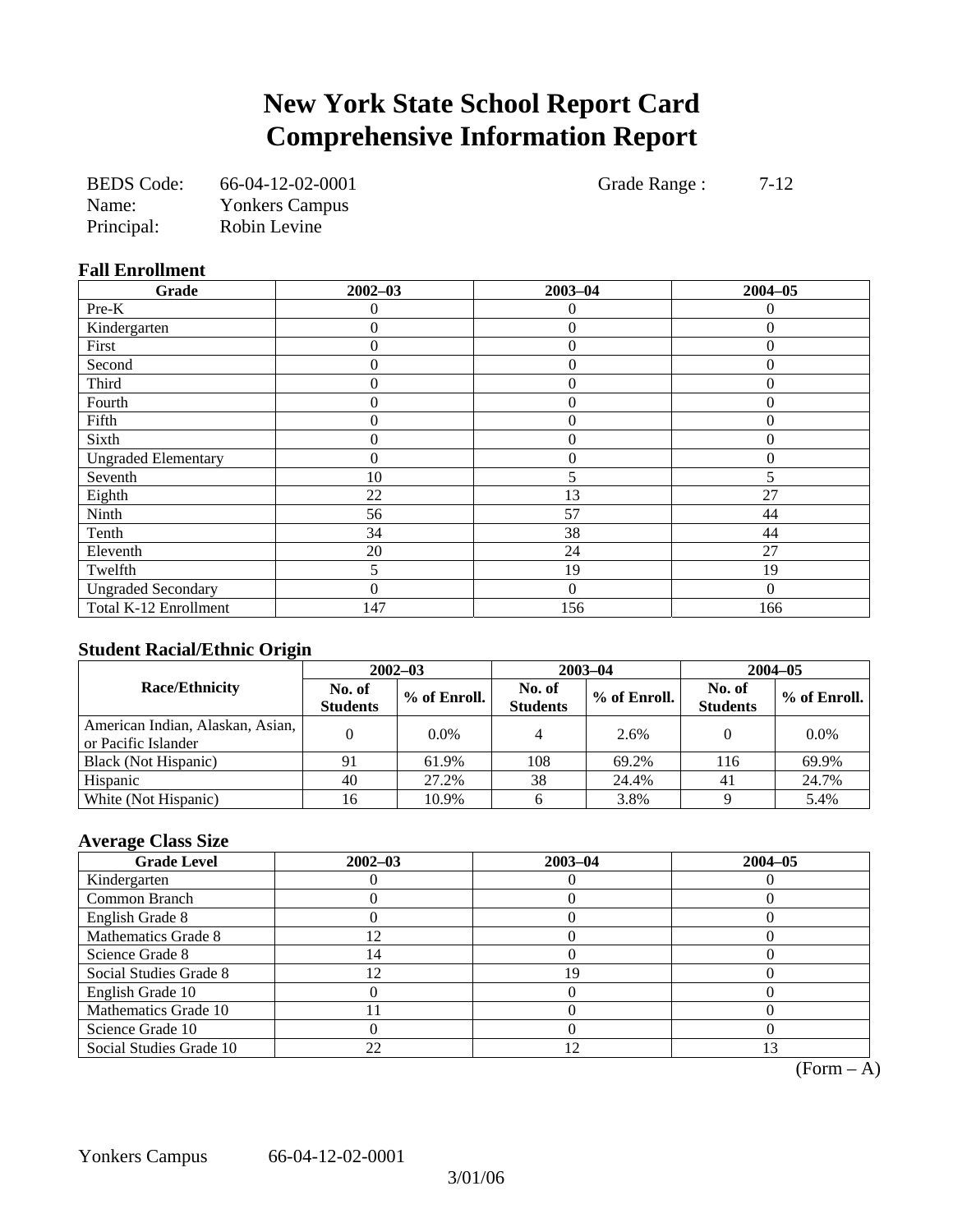### **District Need to Resource Capacity Category**

| <b>N/RC</b> Category | <b>Description</b>                                                  |
|----------------------|---------------------------------------------------------------------|
|                      | This is a school district with average student needs in relation to |
|                      | district resource capacity.                                         |

### **Similar School Group and Description**

| <b>Similar School Group</b> | <b>Description</b>                                                                                              |
|-----------------------------|-----------------------------------------------------------------------------------------------------------------|
| 56.                         | All schools in this group are in institutional school districts. These<br>schools serve special needs students. |

All schools within the same N/RC category are divided into three similar school groups defined by the percentage of students in the school who are eligible for the free-lunch program and/or who are limited English proficient (also known as English language learners).

### **Student Demographics Used To Determine Similar Schools Group**

|                                   | $2002 - 03$ |         | $2003 - 04$ |         | $2004 - 05$ |         |
|-----------------------------------|-------------|---------|-------------|---------|-------------|---------|
|                                   | Count       | Percent | Count       | Percent | Count       | Percent |
| <b>Limited English Proficient</b> |             | 0.0%    |             | 0.0%    |             | $0.0\%$ |
| <b>Eligible for Free Lunch</b>    | 140         | 95.2%   | 149         | 95.5%   | 156         | 94.0%   |

### **Attendance and Suspension**

|                               | $2001 - 02$<br>$%$ of<br>No. of |         |                  | $2002 - 03$ | $2003 - 04$      |         |
|-------------------------------|---------------------------------|---------|------------------|-------------|------------------|---------|
|                               |                                 |         | $%$ of<br>No. of |             | $%$ of<br>No. of |         |
|                               | <b>Students</b>                 | Enroll. | <b>Students</b>  | Enroll.     | <b>Students</b>  | Enroll. |
| <b>Annual Attendance Rate</b> |                                 | 98.8%   |                  | 99.1%       |                  | 99.2%   |
| <b>Student Suspensions</b>    |                                 | 4.1%    |                  | 3.4%        |                  | 5.8%    |

## **Student Socioeconomic and Stability Indicators (Percent of Enrollment)**

|                          | $2002 - 03$  | $2003 - 04$ | $2004 - 05$ |  |
|--------------------------|--------------|-------------|-------------|--|
| <b>Reduced Lunch</b>     | 0.0%         | $0.0\%$     | $0.0\%$     |  |
| <b>Public Assistance</b> | $91 - 100\%$ | 91-100%     | 91-100%     |  |
| <b>Student Stability</b> | 760%         | 79%         | 16%         |  |

### **Staff Counts**

| Staff                                 | $2004 - 05$ |
|---------------------------------------|-------------|
| <b>Total Teachers</b>                 |             |
| <b>Total Other Professional Staff</b> |             |
| <b>Total Paraprofessionals</b>        | NΑ          |
| Teaching Out of Certification*        |             |

\*Teaching out of certification more than on an incidental basis.

 $(Form - B)$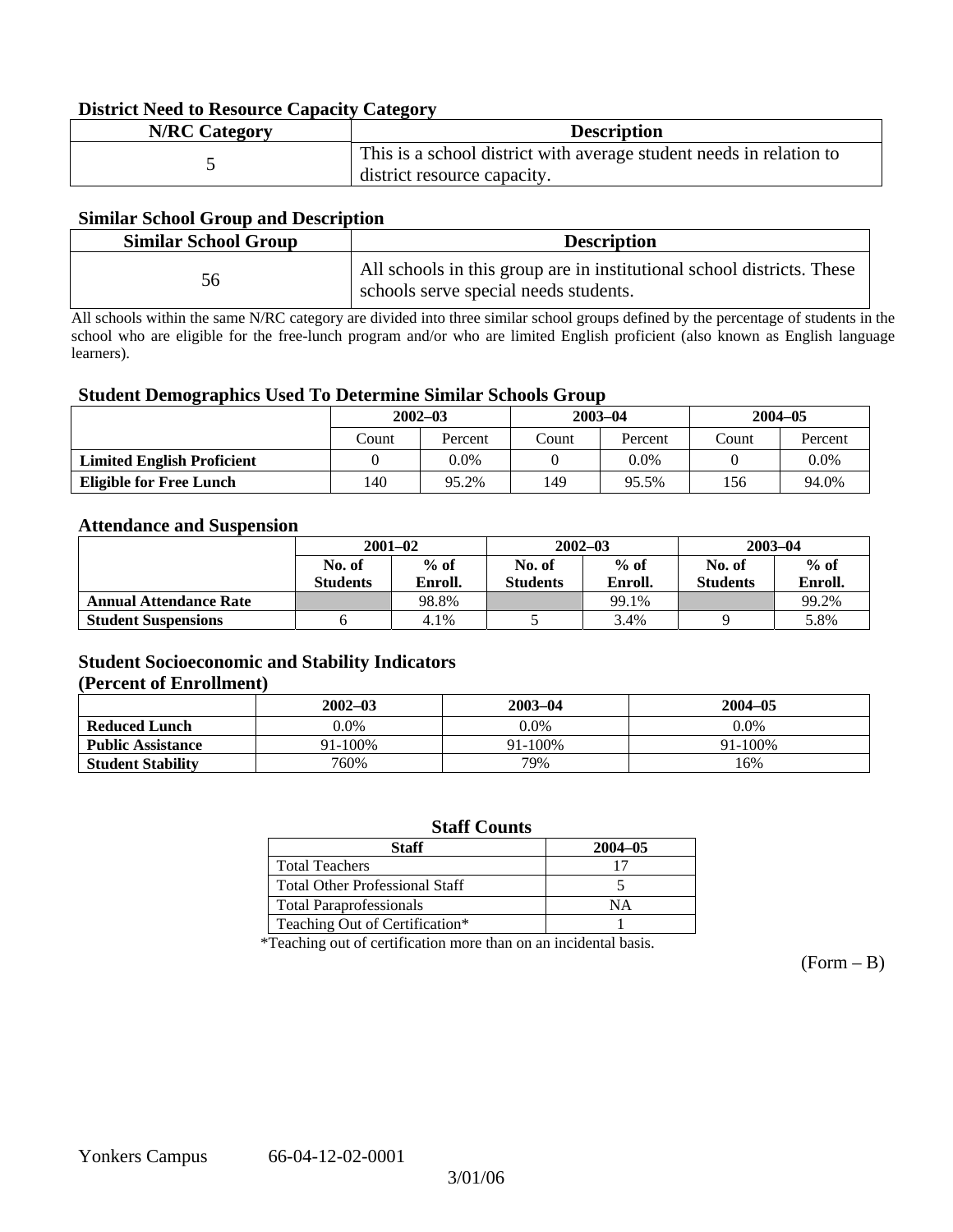## **High School Graduates and Noncompleters**

|                              | <b>High School Graduates and Completers</b>  | $2002 - 03$    | $2003 - 04$ | $2004 - 05$ |
|------------------------------|----------------------------------------------|----------------|-------------|-------------|
|                              | Total Graduates*                             |                | $\theta$    | 0           |
| General-<br><b>Education</b> | <b>Regents Diplomas</b>                      | $\Omega$       | $\Omega$    | $\Omega$    |
|                              | % Regents Diplomas                           | 0%             | 0%          | 0%          |
| <b>Students</b>              | Regents Diplomas with Advanced Designation** |                |             | $\Omega$    |
|                              | % Regents Diplomas with Advanced Designation |                |             | 0%          |
|                              | IEP Diplomas or Local Certificates           |                |             |             |
| <b>Students</b>              | Total Graduates*                             | 8              | 10          | 9           |
|                              | <b>Regents Diplomas</b>                      | $\Omega$       | $\Omega$    |             |
| with                         | % Regents Diplomas                           | $0\%$          | 0%          | 11%         |
| <b>Disabilities</b>          | Regents Diplomas with Advanced Designation** |                |             | $\theta$    |
|                              | % Regents Diplomas with Advanced Designation |                |             | 0%          |
|                              | IEP Diplomas or Local Certificates           | $\Omega$       |             | 3           |
|                              | Total Graduates*                             | 8              | 10          | 9           |
|                              | <b>Regents Diplomas</b>                      | $\Omega$       | $\Omega$    |             |
| <b>All Students</b>          | % Regents Diplomas                           | 0%             | 0%          | 11%         |
|                              | Regents Diplomas with Advanced Designation** |                |             | $\Omega$    |
|                              | % Regents Diplomas with Advanced Designation |                |             | 0%          |
|                              | IEP Diplomas or Local Certificates           | $\overline{0}$ |             | 3           |

\* Only students awarded local diplomas or Regents endorsed diplomas are included in the count of high school graduates in this table. Data include graduates in August, January and June of the school year being reported.

\*\*Beginning with students who first entered grade 9 in 2001–02, students may earn a Regents diploma by passing (scoring 65–100) Regents exams in five areas and meeting course requirements. To earn a Regents diploma with advanced designation, the student must pass eight Regents exams. For more information, see http://www.emsc.nysed.gov/parents/gradreqtsfs.shtml.

### **Post-Secondary Plans of 2004–05 Graduates**

|                              |               | 4-year<br>College | 2-year<br>College | <b>Other Post-</b><br><b>Secondary</b> | <b>Military</b> | Employment | Adult<br><b>Services</b> | Plan<br><b>Unknown</b> | <b>Other</b><br><b>Known Plan</b> |
|------------------------------|---------------|-------------------|-------------------|----------------------------------------|-----------------|------------|--------------------------|------------------------|-----------------------------------|
| General-<br><b>Education</b> | <b>Number</b> | $\theta$          | $\Omega$          | 0                                      | $\theta$        | 0          | $\Omega$                 | $\Omega$               | $\theta$                          |
| <b>Students</b>              | Percent       | 0%                | 0%                | 0%                                     | 0%              | 0%         | 0%                       | 0%                     | 0%                                |
| <b>Students</b><br>with      | <b>Number</b> |                   | 4                 | 0                                      | $\theta$        | 4          | $\Omega$                 | $\Omega$               | 0                                 |
| <b>Disabilities</b>          | Percent       | 11%               | 44%               | 0%                                     | 0%              | 44%        | 0%                       | 0%                     | 0%                                |
| All                          | <b>Number</b> |                   | $\overline{4}$    | $\theta$                               | $\theta$        | 4          | $\Omega$                 | $\theta$               | $\theta$                          |
| <b>Students</b>              | Percent       | 11%               | 44%               | 0%                                     | 0%              | 44%        | 0%                       | 0%                     | 0%                                |

### **High School Noncompletion Rates**

|                      |                            |                 | $2002 - 03$ | $2003 - 04$     |         | $2004 - 05$     |         |
|----------------------|----------------------------|-----------------|-------------|-----------------|---------|-----------------|---------|
|                      |                            | No. of          | $%$ of      | No. of          | $%$ of  | No. of          | $%$ of  |
|                      |                            | <b>Students</b> | Enroll.     | <b>Students</b> | Enroll. | <b>Students</b> | Enroll. |
| General-             | Dropped Out                | 0               |             |                 | $0.0\%$ |                 | $0.0\%$ |
| <b>Education</b>     | Entered GED Program*       |                 |             |                 | $0.0\%$ |                 | $0.0\%$ |
| <b>Students</b>      | <b>Total Noncompleters</b> |                 |             |                 | $0.0\%$ |                 | $0.0\%$ |
| <b>Students with</b> | Dropped Out                | 18              |             |                 | $0.7\%$ |                 | $0.0\%$ |
| <b>Disabilities</b>  | Entered GED Program*       |                 |             |                 | $0.0\%$ |                 | $0.0\%$ |
|                      | <b>Total Noncompleters</b> | 19              |             |                 | $0.7\%$ |                 | $0.0\%$ |
| All                  | Dropped Out                | 18              | 15.7%       |                 | $0.7\%$ |                 | $0.0\%$ |
| <b>Students</b>      | Entered GED Program*       |                 | $0.9\%$     |                 | $0.0\%$ |                 | $0.0\%$ |
|                      | <b>Total Noncompleters</b> | 19              | 16.5%       |                 | 0.7%    |                 | $0.0\%$ |

\*The number and percentage of students who left a program leading to a high school diploma and entered a program leading to a high school equivalency diploma.

 $(Form - C)$ 

Yonkers Campus 66-04-12-02-0001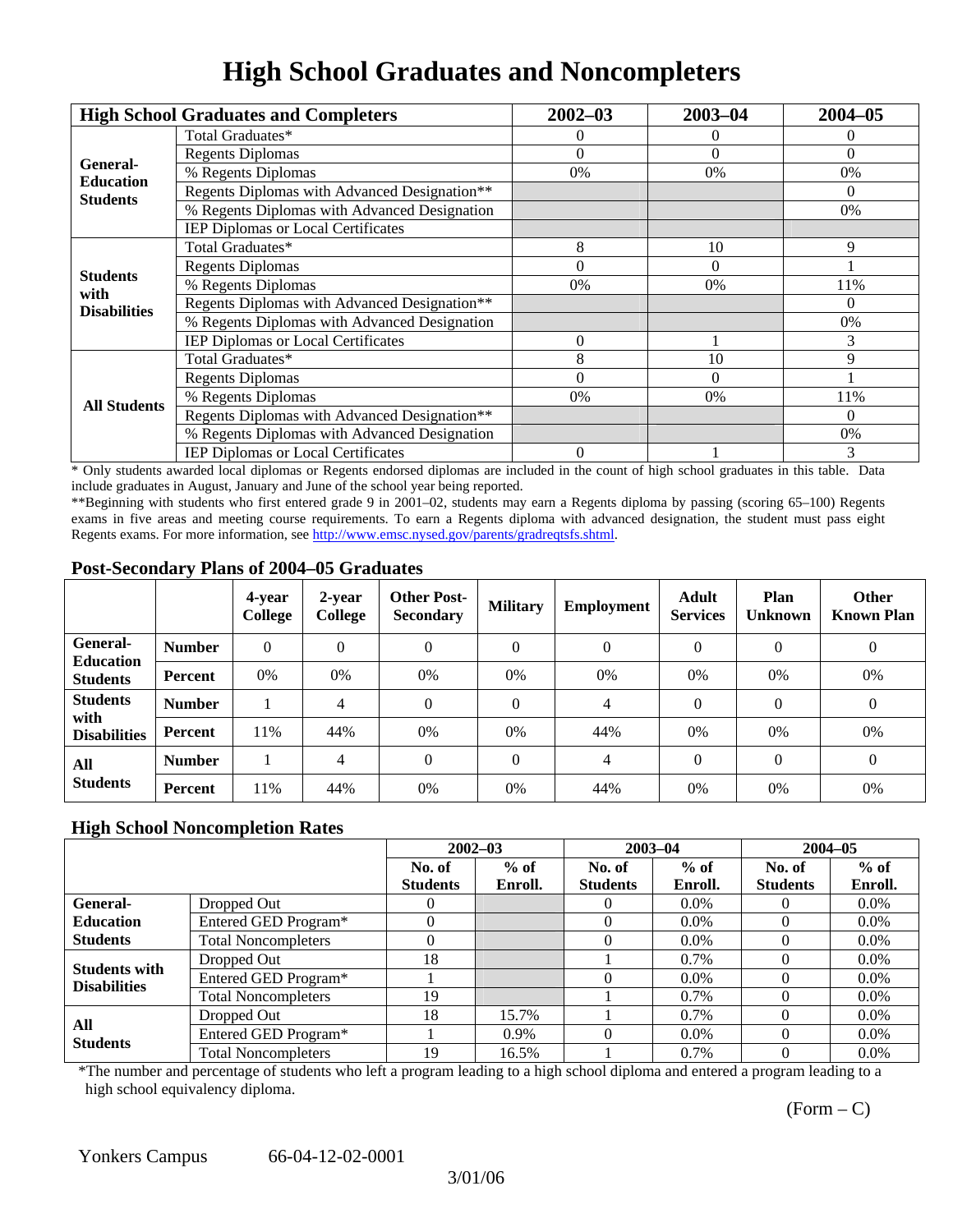## **Career Development and Occupational Studies (CDOS)**

## **Percentage of Students Documenting Self- and Career-Awareness Information and Career Exploration Activities, K–3**

| <b>Grades</b> | $2002 - 03$   | $2003 - 04$ | $2004 - 05$ |
|---------------|---------------|-------------|-------------|
| K–1           | 0%            | $0\%$       | 0%          |
|               | $\frac{1}{2}$ | 9%          | $0\%$       |

## **Students Developing a Career Plan, 4–12**

| <b>Grades</b> |                                      | $2002 - 03$ | $2003 - 04$ | $2004 - 05$ |
|---------------|--------------------------------------|-------------|-------------|-------------|
|               | Number of General-Education Students | $\Omega$    | $\Omega$    | $\Omega$    |
| $4 - 5$       | Number of Students with Disabilities | $\Omega$    | $\Omega$    | $\Omega$    |
|               | Number of All Students               | $\Omega$    | $\Omega$    | $\Omega$    |
|               | Percent of Enrollment                | 0%          | $0\%$       | 0%          |
|               | Number of General-Education Students | $\Omega$    | $\theta$    | $\Omega$    |
| $6 - 8$       | Number of Students with Disabilities | $\Omega$    | $\Omega$    | $\Omega$    |
|               | Number of All Students               | $\Omega$    | $\Omega$    | $\Omega$    |
|               | Percent of Enrollment                | 0%          | $0\%$       | 0%          |
|               | Number of General-Education Students | $\Omega$    | 27          | 29          |
| $9 - 12$      | Number of Students with Disabilities | 25          | $\Omega$    | $\Omega$    |
|               | Number of All Students               | 25          | 27          | 29          |
|               | Percent of Enrollment                | 22%         | 20%         | 22%         |

(Form – D)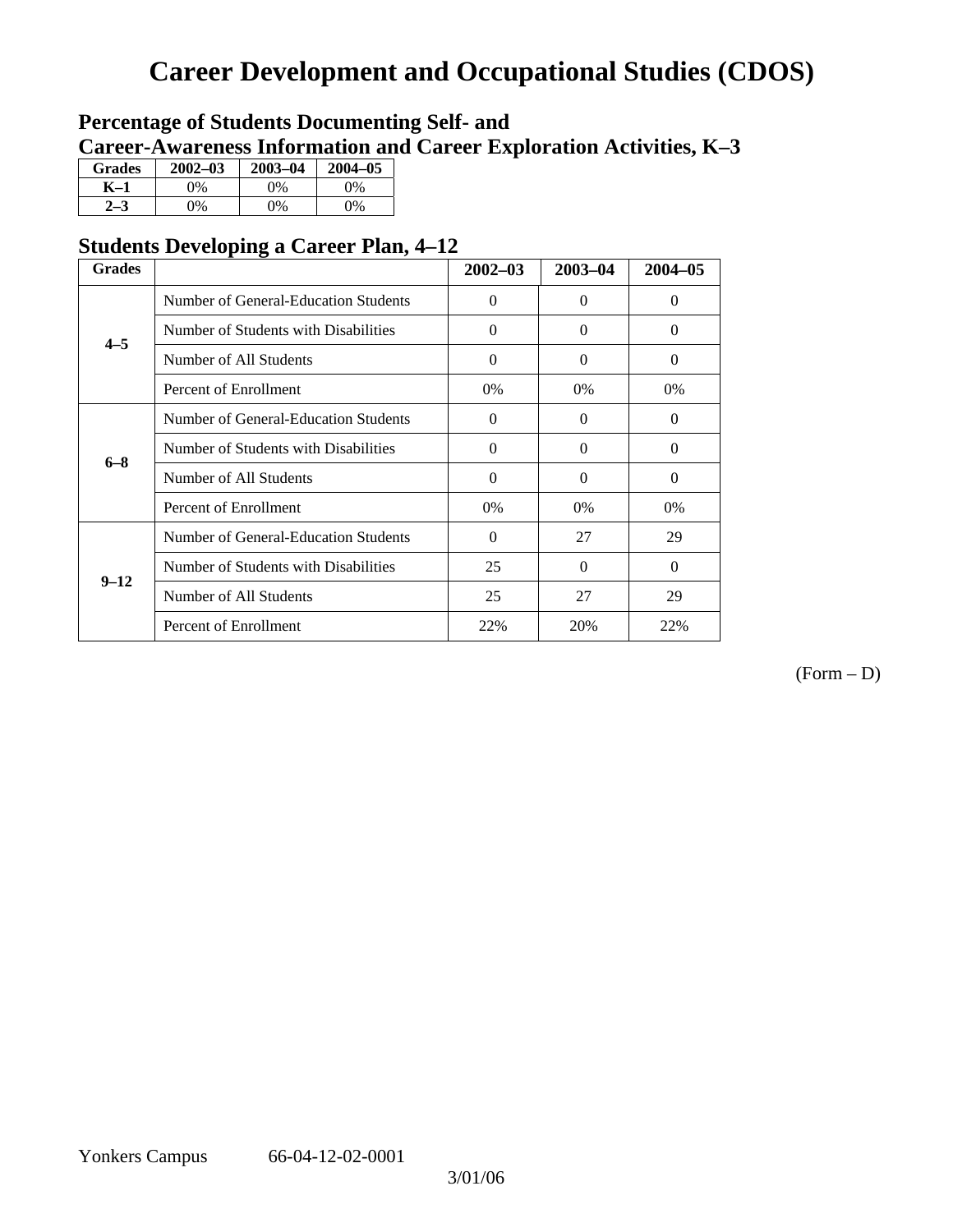# **Second Language Proficiency Examinations**

## **General-Education Students**

| <b>Test</b> | $2002 - 03$       |           |            | $2003 - 04$ | $2004 - 05$       |           |  |
|-------------|-------------------|-----------|------------|-------------|-------------------|-----------|--|
|             | <b>No. Tested</b> | % Passing | No. Tested | % Passing   | <b>No. Tested</b> | % Passing |  |
| French      |                   | 0%        |            | $0\%$       |                   | 0%        |  |
| German      |                   | 0%        |            | $0\%$       |                   | 0%        |  |
| Italian     |                   | 0%        |            | 0%          |                   | 0%        |  |
| Latin       |                   | 0%        |            | $0\%$       |                   | 0%        |  |
| Spanish     |                   | 0%        |            | 0%          |                   | 0%        |  |

### **Students with Disabilities**

| <b>Test</b> | $2002 - 03$ |           |            | $2003 - 04$ | $2004 - 05$       |           |  |
|-------------|-------------|-----------|------------|-------------|-------------------|-----------|--|
|             | No. Tested  | % Passing | No. Tested | % Passing   | <b>No. Tested</b> | % Passing |  |
| French      |             | 0%        |            | $0\%$       |                   | 0%        |  |
| German      |             | 0%        |            | $0\%$       |                   | 0%        |  |
| Italian     |             | 0%        |            | $0\%$       |                   | 0%        |  |
| Latin       |             | 0%        |            | $0\%$       |                   | 0%        |  |
| Spanish     |             | 0%        |            | 0%          |                   | 0%        |  |

## **Regents Competency Tests**

## **General-Education Students**

| <b>Test</b>           | $2002 - 03$       |           |                                                                                  |           | $2004 - 05$ |    |  |
|-----------------------|-------------------|-----------|----------------------------------------------------------------------------------|-----------|-------------|----|--|
|                       | <b>No. Tested</b> | % Passing | $2003 - 04$<br>% Passing<br>No. Tested<br><b>No. Tested</b><br>$0\%$<br>0%<br>0% | % Passing |             |    |  |
| <b>Mathematics</b>    |                   | 0%        |                                                                                  |           |             | 0% |  |
| Science               |                   | 0%        |                                                                                  |           |             | 0% |  |
| Reading               |                   | 0%        |                                                                                  |           |             | 0% |  |
| Writing               |                   | 0%        |                                                                                  |           |             | 0% |  |
| <b>Global Studies</b> |                   | 0%        |                                                                                  |           |             | 0% |  |
| U.S. Hist & Gov't     |                   | 0%        |                                                                                  | 0%        |             | 0% |  |

### **Students with Disabilities**

| <b>Test</b>           | $2002 - 03$       |           |                   |                                                                                              | $2004 - 05$ |     |  |
|-----------------------|-------------------|-----------|-------------------|----------------------------------------------------------------------------------------------|-------------|-----|--|
|                       | <b>No. Tested</b> | % Passing | <b>No. Tested</b> | $2003 - 04$<br>% Passing<br><b>No. Tested</b><br>42%<br>80<br>34%<br>42%<br>63%<br>27%<br>41 | % Passing   |     |  |
| <b>Mathematics</b>    | 83                | 37%       | 78                |                                                                                              |             | 40% |  |
| Science               |                   | 53%       | 88                |                                                                                              |             | 40% |  |
| Reading               |                   | 80%       | 12                |                                                                                              |             | 95% |  |
| Writing               | 16                | 75%       | 27                |                                                                                              |             | 73% |  |
| <b>Global Studies</b> | 41                | 20%       | 48                |                                                                                              |             | 10% |  |
| U.S. Hist & Gov't     | 15                | 33%       | 19                | 32%                                                                                          |             | 38% |  |

 $\overline{\text{(Form - E)}}$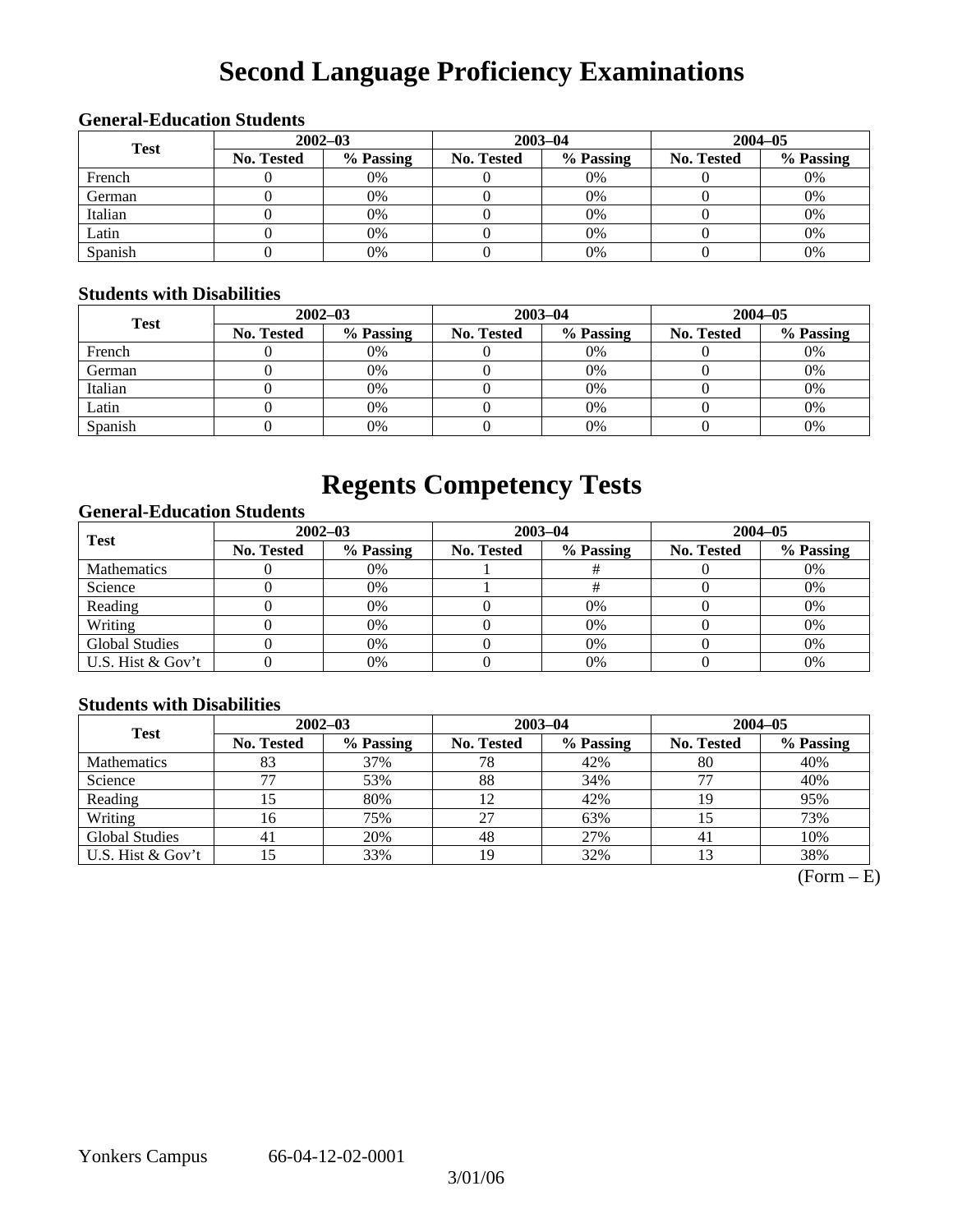# **Regents Examinations**

| <b>All Students</b>                 |                  |                                     |                |                | <b>Students with Disabilities</b> |                |
|-------------------------------------|------------------|-------------------------------------|----------------|----------------|-----------------------------------|----------------|
|                                     | $2002 - 03$      | $2003 - 04$                         | $2004 - 05$    | $2002 - 03$    | $2003 - 04$                       | $2004 - 05$    |
|                                     |                  | <b>Comprehensive English</b>        |                |                |                                   |                |
| Number Tested                       | 17               | 13                                  | 11             | 17             | 13                                | 11             |
| Number Scoring 55-100               | 5                | 6                                   | $\overline{2}$ | $\mathfrak s$  | 6                                 | $\overline{2}$ |
| Number Scoring 65-100               | 3                | 5                                   | $\overline{2}$ | 3              | 5                                 | $\overline{2}$ |
| Number Scoring 85-100               | $\overline{0}$   | $\overline{0}$                      | $\overline{0}$ | $\overline{0}$ | $\overline{0}$                    | $\overline{0}$ |
| Percentage of Tested Scoring 55-100 | 29%              | 46%                                 | 18%            | 29%            | 46%                               | 18%            |
| Percentage of Tested Scoring 65-100 | 18%              | 38%                                 | 18%            | 18%            | 38%                               | 18%            |
| Percentage of Tested Scoring 85-100 | 0%               | 0%                                  | 0%             | 0%             | 0%                                | 0%             |
|                                     |                  | <b>Mathematics A</b>                |                |                |                                   |                |
| Number Tested                       | 25               | 34                                  | 25             | 25             | 34                                | 25             |
| Number Scoring 55-100               | $\overline{2}$   | 14                                  | 3              | $\overline{2}$ | 14                                | 3              |
| Number Scoring 65-100               | $\mathbf{1}$     | 6                                   | $\overline{2}$ | $\mathbf{1}$   | 6                                 | $\overline{2}$ |
| Number Scoring 85-100               | $\overline{1}$   | $\overline{0}$                      | $\overline{0}$ | $\mathbf{1}$   | $\overline{0}$                    | $\overline{0}$ |
| Percentage of Tested Scoring 55-100 | 8%               | 41%                                 | 12%            | 8%             | 41%                               | 12%            |
| Percentage of Tested Scoring 65-100 | 4%               | 18%                                 | 8%             | 4%             | 18%                               | 8%             |
| Percentage of Tested Scoring 85-100 | 4%               | 0%                                  | 0%             | 4%             | 0%                                | 0%             |
|                                     |                  | <b>Mathematics B</b>                |                |                |                                   |                |
| Number Tested                       | $\boldsymbol{0}$ | $\mathbf{0}$                        | $\overline{0}$ | $\theta$       | $\mathbf{0}$                      | $\mathbf{0}$   |
| Number Scoring 55-100               | $\boldsymbol{0}$ | $\overline{0}$                      | $\overline{0}$ | $\overline{0}$ | $\mathbf{0}$                      | $\mathbf{0}$   |
| Number Scoring 65-100               | $\boldsymbol{0}$ | $\Omega$                            | $\Omega$       | $\Omega$       | $\Omega$                          | $\Omega$       |
| Number Scoring 85-100               | $\overline{0}$   | $\Omega$                            | $\overline{0}$ | $\overline{0}$ | $\overline{0}$                    | $\overline{0}$ |
| Percentage of Tested Scoring 55-100 | 0%               | 0%                                  | 0%             | 0%             | 0%                                | 0%             |
| Percentage of Tested Scoring 65-100 | 0%               | 0%                                  | 0%             | 0%             | 0%                                | 0%             |
| Percentage of Tested Scoring 85-100 | 0%               | 0%                                  | 0%             | 0%             | 0%                                | 0%             |
|                                     |                  | <b>Global History and Geography</b> |                |                |                                   |                |
| Number Tested                       | 38               | 28                                  | 43             | 38             | 28                                | 43             |
| Number Scoring 55-100               | 5                | 6                                   | 12             | 5              | 6                                 | 12             |
| Number Scoring 65-100               | $\overline{4}$   | 1                                   | 6              | $\overline{4}$ | $\mathbf{1}$                      | 6              |
| Number Scoring 85-100               | 1                | $\overline{0}$                      | $\overline{2}$ | $\mathbf{1}$   | $\mathbf{0}$                      | $\overline{2}$ |
| Percentage of Tested Scoring 55-100 | 13%              | 21%                                 | 28%            | 13%            | 21%                               | 28%            |
| Percentage of Tested Scoring 65-100 | 11%              | 4%                                  | 14%            | 11%            | 4%                                | 14%            |
| Percentage of Tested Scoring 85-100 | 3%               | 0%                                  | 5%             | 3%             | 0%                                | 5%             |
|                                     |                  | <b>U.S. History and Government</b>  |                |                |                                   |                |
| Number Tested                       | 16               | 6                                   | 21             | 16             | 6                                 | 21             |
| Number Scoring 55-100               | $\overline{9}$   | $\overline{4}$                      | 10             | $\overline{9}$ | $\overline{4}$                    | 10             |
| Number Scoring 65-100               | $\overline{2}$   | $\mathbf{1}$                        | $\overline{2}$ | $\overline{2}$ | $\mathbf{1}$                      | $\overline{2}$ |
| Number Scoring 85-100               | $\mathbf{1}$     | $\boldsymbol{0}$                    | $\mathbf{1}$   | $\mathbf{1}$   | $\mathbf{0}$                      | $\mathbf{1}$   |
| Percentage of Tested Scoring 55-100 | 56%              | 67%                                 | 48%            | 56%            | 67%                               | 48%            |
| Percentage of Tested Scoring 65-100 | 12%              | 17%                                 | 10%            | 12%            | 17%                               | 10%            |
| Percentage of Tested Scoring 85-100 | 6%               | 0%                                  | 5%             | 6%             | 0%                                | 5%             |

 $\overline{(Form - F)}$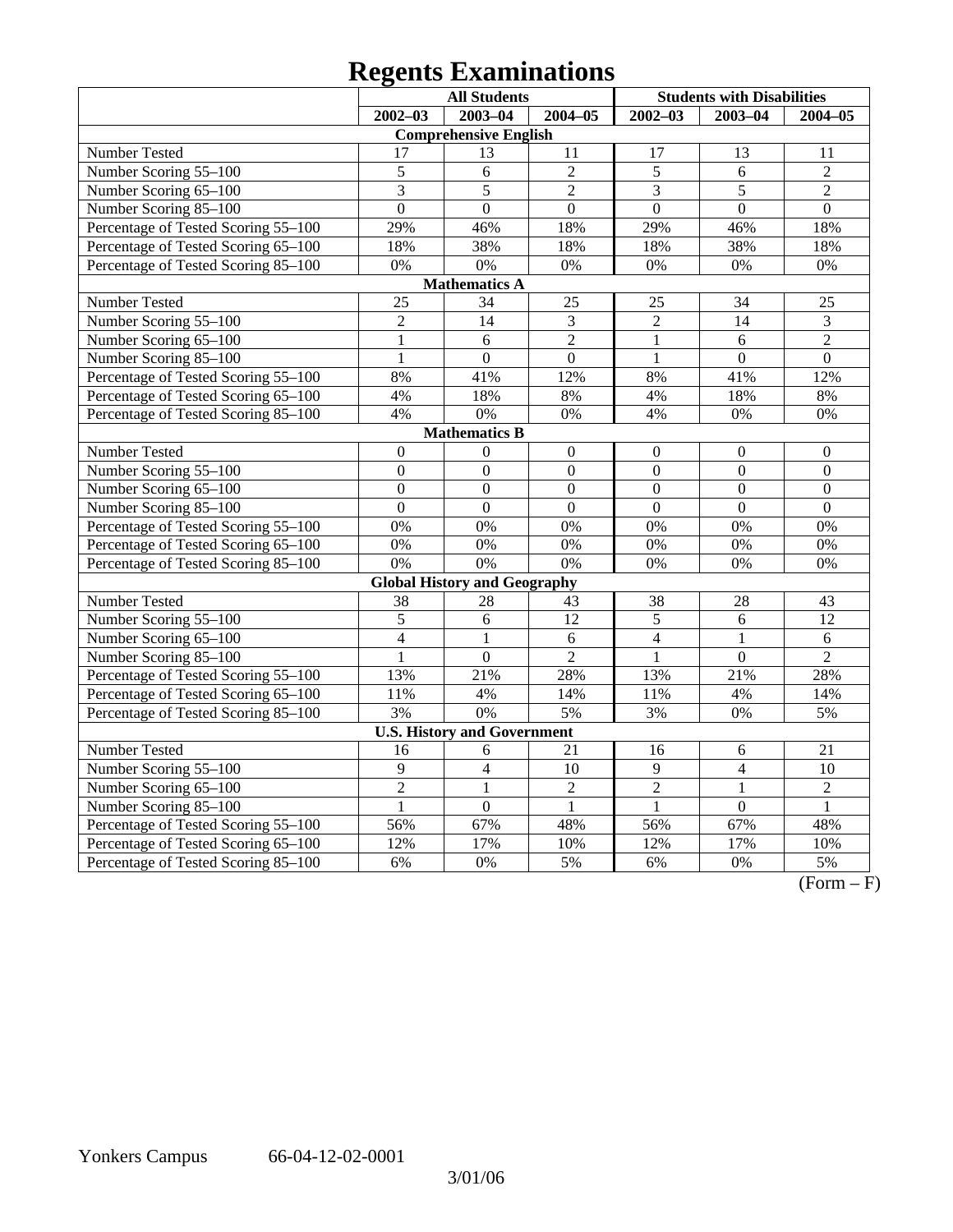# **Regents Examinations**

|                                     | o                | <b>All Students</b>                   |                  |                  | <b>Students with Disabilities</b> |                  |
|-------------------------------------|------------------|---------------------------------------|------------------|------------------|-----------------------------------|------------------|
|                                     | $2002 - 03$      | $2003 - 04$                           | 2004-05          | $2002 - 03$      | $2003 - 04$                       | $2004 - 05$      |
|                                     |                  | <b>Living Environment</b>             |                  |                  |                                   |                  |
| Number Tested                       | $\overline{7}$   | 46                                    | 12               | $\overline{7}$   | 46                                | 12               |
| Number Scoring 55-100               | 5                | 14                                    | $\,8\,$          | $\overline{5}$   | 14                                | $\,8\,$          |
| Number Scoring 65-100               | 3                | $\overline{2}$                        | 3                | 3                | $\overline{2}$                    | 3                |
| Number Scoring 85-100               | $\overline{0}$   | $\overline{0}$                        | $\overline{0}$   | $\overline{0}$   | $\Omega$                          | $\overline{0}$   |
| Percentage of Tested Scoring 55-100 | 71%              | 30%                                   | 67%              | 71%              | 30%                               | 67%              |
| Percentage of Tested Scoring 65-100 | 43%              | 4%                                    | 25%              | 43%              | 4%                                | 25%              |
| Percentage of Tested Scoring 85-100 | 0%               | 0%                                    | 0%               | 0%               | 0%                                | 0%               |
|                                     |                  | <b>Physical Setting/Earth Science</b> |                  |                  |                                   |                  |
| Number Tested                       | $\boldsymbol{0}$ | $\boldsymbol{0}$                      | $\boldsymbol{0}$ | $\boldsymbol{0}$ | $\boldsymbol{0}$                  | $\mathbf{0}$     |
| Number Scoring 55-100               | $\boldsymbol{0}$ | $\mathbf{0}$                          | $\mathbf{0}$     | $\overline{0}$   | $\Omega$                          | $\Omega$         |
| Number Scoring 65-100               | $\overline{0}$   | $\boldsymbol{0}$                      | $\mathbf{0}$     | $\mathbf{0}$     | $\overline{0}$                    | $\mathbf{0}$     |
| Number Scoring 85-100               | $\overline{0}$   | $\overline{0}$                        | $\overline{0}$   | $\overline{0}$   | $\overline{0}$                    | $\overline{0}$   |
| Percentage of Tested Scoring 55-100 | 0%               | 0%                                    | 0%               | 0%               | 0%                                | 0%               |
| Percentage of Tested Scoring 65-100 | 0%               | 0%                                    | 0%               | 0%               | 0%                                | 0%               |
| Percentage of Tested Scoring 85-100 | 0%               | 0%                                    | 0%               | 0%               | 0%                                | 0%               |
|                                     |                  | <b>Physical Setting/Chemistry</b>     |                  |                  |                                   |                  |
| Number Tested                       | $\overline{0}$   | $\boldsymbol{0}$                      | $\boldsymbol{0}$ | $\mathbf{0}$     | $\mathbf{0}$                      | $\overline{0}$   |
| Number Scoring 55-100               | $\overline{0}$   | $\overline{0}$                        | $\overline{0}$   | $\overline{0}$   | $\overline{0}$                    | $\overline{0}$   |
| Number Scoring 65-100               | $\overline{0}$   | $\overline{0}$                        | $\overline{0}$   | $\overline{0}$   | $\overline{0}$                    | $\mathbf{0}$     |
| Number Scoring 85-100               | $\overline{0}$   | $\overline{0}$                        | $\overline{0}$   | $\overline{0}$   | $\overline{0}$                    | $\overline{0}$   |
| Percentage of Tested Scoring 55-100 | 0%               | 0%                                    | 0%               | 0%               | 0%                                | 0%               |
| Percentage of Tested Scoring 65-100 | 0%               | 0%                                    | 0%               | 0%               | 0%                                | 0%               |
| Percentage of Tested Scoring 85-100 | 0%               | 0%                                    | 0%               | 0%               | 0%                                | 0%               |
|                                     |                  | <b>Physical Setting/Physics</b>       |                  |                  |                                   |                  |
| Number Tested                       |                  | 0                                     | $\boldsymbol{0}$ |                  | $\boldsymbol{0}$                  | $\overline{0}$   |
| Number Scoring 55-100               |                  | $\mathbf{0}$                          | $\boldsymbol{0}$ |                  | $\overline{0}$                    | $\boldsymbol{0}$ |
| Number Scoring 65-100               |                  | $\overline{0}$                        | $\overline{0}$   |                  | $\overline{0}$                    | $\overline{0}$   |
| Number Scoring 85-100               |                  | $\overline{0}$                        | $\boldsymbol{0}$ |                  | $\overline{0}$                    | $\mathbf{0}$     |
| Percentage of Tested Scoring 55-100 |                  | 0%                                    | 0%               |                  | 0%                                | 0%               |
| Percentage of Tested Scoring 65-100 |                  | 0%                                    | 0%               |                  | 0%                                | 0%               |
| Percentage of Tested Scoring 85-100 |                  | 0%                                    | 0%               |                  | 0%                                | 0%               |

\* Physical Setting/Physics results for 2002–03 are not included in the report card because the Department issued new conversion charts for assessments administered in that year.

## $(Form - G)$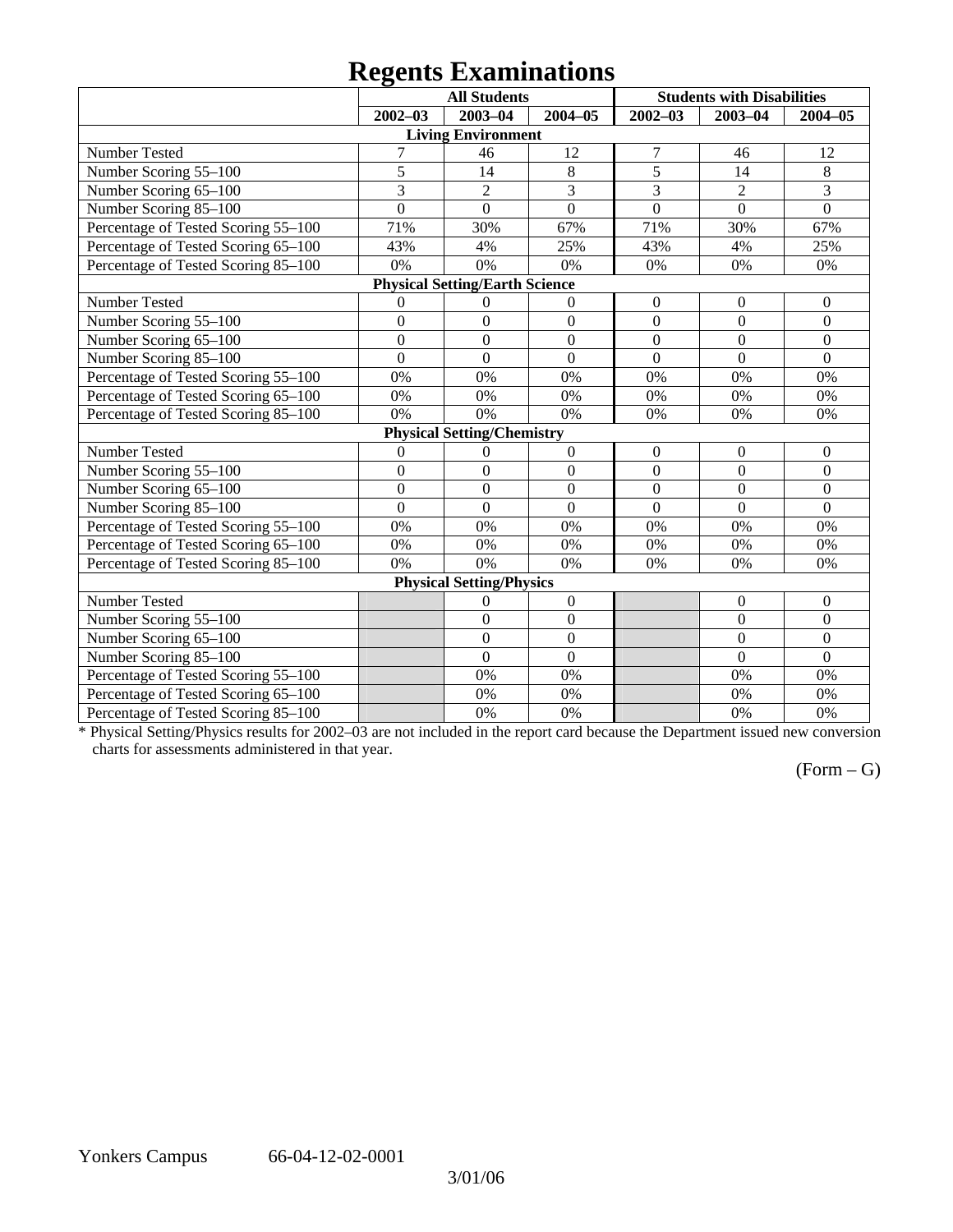|                 |                                   | <b>Number</b><br><b>Tested</b> | % at Level 1 | % at Level 2 | $\%$ at Level 3 | $%$ at Level 4 |
|-----------------|-----------------------------------|--------------------------------|--------------|--------------|-----------------|----------------|
|                 | <b>General-Education Students</b> |                                | 0%           | 0%           | 0%              | 0%             |
| <b>Nov 2004</b> | <b>Students with Disabilities</b> |                                | 0%           | 0%           | 0%              | 0%             |
|                 | All Students                      |                                | 0%           | 0%           | 0%              | 0%             |

## **Elementary-Level Social Studies**

## **Middle-Level Social Studies**

|                  |                                   | <b>Number</b><br><b>Tested</b> | % at Level 1 | $\%$ at Level 2 $\parallel$ | $\%$ at Level 3 | % at Level 4 |
|------------------|-----------------------------------|--------------------------------|--------------|-----------------------------|-----------------|--------------|
|                  | <b>General-Education Students</b> |                                | 0%           | 0%                          | 0%              | 0%           |
| <b>June 2005</b> | <b>Students with Disabilities</b> | 24                             | 46%          | 50%                         | 4%              | 0%           |
|                  | All Students                      | 24                             | 46%          | 50%                         | 4%              | $0\%$        |

 $(Form - I)$